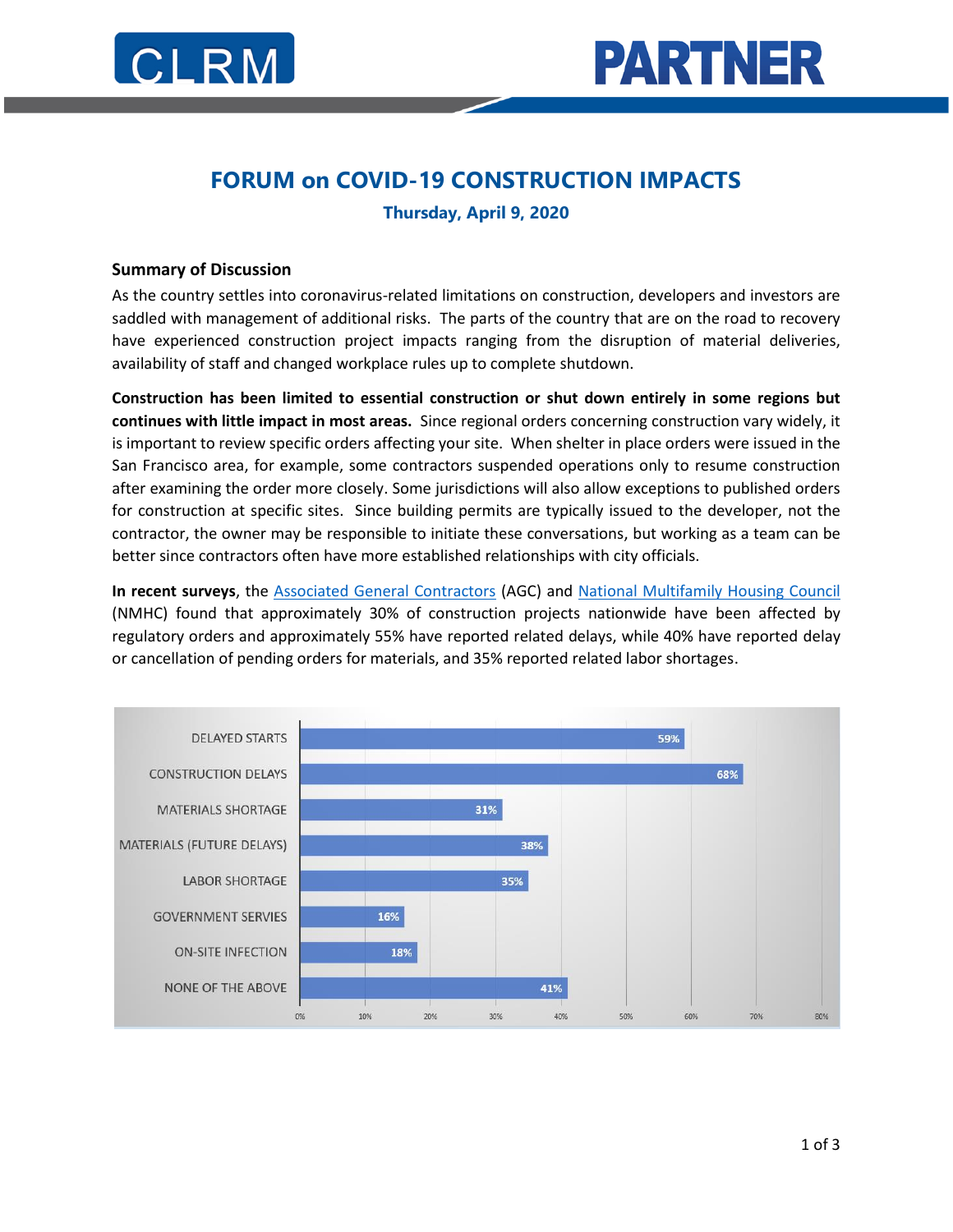



According to the NMHC Survey, contractors have implemented alternative jobsite strategies including staggering shifts to reduce onsite exposures; sourcing materials from alternative locations or replacing materials with alternative products; the use of technology to facilitate inspections and approvals; and offering incentives for workers to stay on the job. AGC has [published guidance](https://www.agc-oregon.org/wp-content/uploads/2020/04/COVID-19-Job-Site-Practices.pdf) for worksite practices to minimize risks.

| Sourcing materials from alternative locations                                        | 43% |
|--------------------------------------------------------------------------------------|-----|
| Sourcing alternative building materials                                              | 16% |
| Using technology to replace in-person transactions like<br>inspections and approvals | 67% |
| Staggering shifts to reduce on-site exposure                                         | 52% |
| Offering workforce incentives or other benefits                                      | 14% |
| Other                                                                                | 14% |

Building department inspections have also proven to be problematic where departments are shut down or working from home. The use of video technology to view improvements in place or acceptance of observations by a third-party inspector have been implemented in many areas to allow projects to move forward.

According to our contacts most projects continue to run smoothly, and subcontractors have been cooperating with new workplace rules, but problems are beginning to surface as contractors and developers work through the responsibility for increased costs Where projects have been or are expected to be shut down, developers and contractors can plan for an orderly process to minimize complications as work resumes.

**Standstill Agreements** - According to Lisa Glahn and Jeff Blease, co-chairs of Foley & Lardner's construction practice, the negotiation of standstill agreements can help developers and contractors to allocate and share risks soon they can get back to work as smoothly as possible. Key components of the standstill agreement include:

- 1. Arrangements to make the site secure and safe
- 2. Agreement on a detailed picture of the state of construction, costs, and schedule to date, as well as payments for construction completed to date and collection of lien waivers
- 3. Creating a detailed list of contractors and suppliers
- 4. Agreement to suspend any rights to terminate the dormant project
- 5. Agreement on demobilization and remobilization fees as well as the handling of General Conditions while tie site is idle.

Suspension of rights to terminate the dormant project is particularly important since the duration of shutdown orders is impossible to predict, and termination may be allowed even where not directly related to shutdown orders.